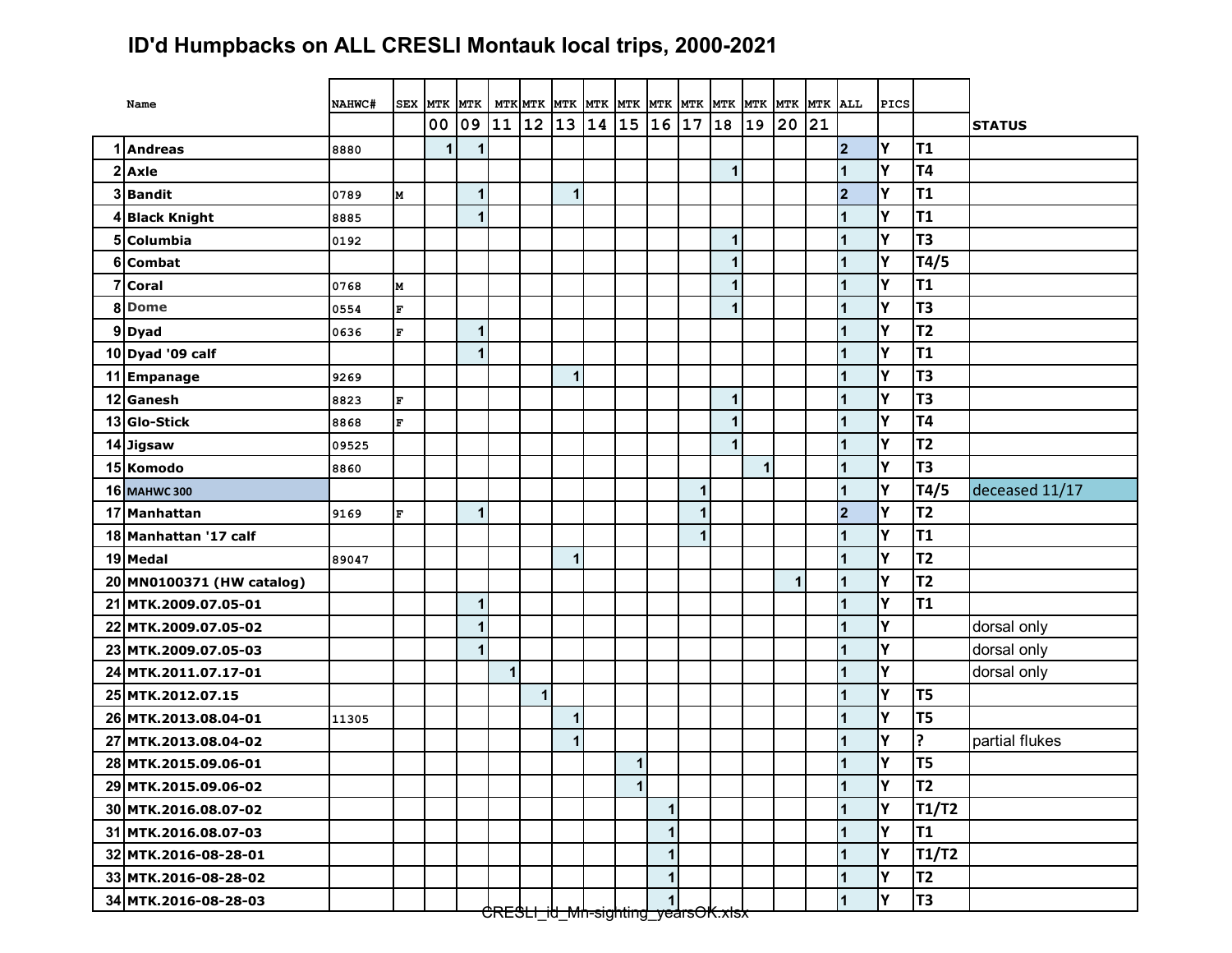| Name                 | NAHWC# | <b>SEX</b> | MTK MTK |              |    |      | MTK MTK MTK MTK MTK MTK |       |    | <b>MTK</b>                        | <b>MTK</b>   | <b>MTK</b>   | MTK MTK      |    | ALL            | PICS |                |                 |
|----------------------|--------|------------|---------|--------------|----|------|-------------------------|-------|----|-----------------------------------|--------------|--------------|--------------|----|----------------|------|----------------|-----------------|
|                      |        |            | 00      | $ 09\rangle$ | 11 | $12$ | 13                      | 14 15 | 16 | $\begin{array}{c} 17 \end{array}$ | 18           | 19           | 20           | 21 |                |      |                | <b>STATUS</b>   |
| 35 MTK.2017.07.16-02 |        |            |         |              |    |      |                         |       |    | 1                                 |              |              |              |    | $\mathbf{1}$   | Υ    | D              |                 |
| 36 MTK.2017.07.23-02 |        |            |         |              |    |      |                         |       |    | $\mathbf 1$                       |              |              |              |    | $\overline{1}$ | Y    | D              |                 |
| 37 MTK.2017.08.06-07 |        |            |         |              |    |      |                         |       |    | 1                                 |              |              |              |    | 1              | Υ    | D              |                 |
| 38 MTK.2017.08.06-09 |        |            |         |              |    |      |                         |       |    | 1                                 |              |              |              |    | 1              | Y    | D              |                 |
| 39 MTK.2017.08.13-03 |        |            |         |              |    |      |                         |       |    | 1                                 |              |              |              |    | 1              | Y    | D              |                 |
| 40 MTK.2017.08.20-01 |        |            |         |              |    |      |                         |       |    | 1                                 |              |              |              |    | 1              | Υ    | <b>T2</b>      | deceased 1/2018 |
| 41 MTK.2017.08.20-02 |        |            |         |              |    |      |                         |       |    | 1                                 |              |              |              |    | 1              | Y    | <b>T4</b>      |                 |
| 42 MTK.2017.08.20-03 |        |            |         |              |    |      |                         |       |    | $\mathbf 1$                       |              |              |              |    | 1              | Υ    | <b>T2</b>      |                 |
| 43 MTK.2018.07.15-01 |        |            |         |              |    |      |                         |       |    |                                   | $\mathbf{1}$ |              |              |    | 1              | Y    | T3/T4          |                 |
| 44 MTK.2018.07.15-02 |        |            |         |              |    |      |                         |       |    |                                   | $\mathbf{1}$ |              |              |    | 1              | Y    | <b>T2</b>      |                 |
| 45 MTK.2018.07.15-04 |        |            |         |              |    |      |                         |       |    |                                   | $\mathbf{1}$ |              |              |    | $\overline{1}$ | Y    | T <sub>5</sub> |                 |
| 46 MTK.2018.07.18-02 |        |            |         |              |    |      |                         |       |    |                                   | $\mathbf 1$  |              |              |    | 1              | Y    | T <sub>5</sub> |                 |
| 47 MTK.2018.07.18-03 |        |            |         |              |    |      |                         |       |    |                                   | $\mathbf{1}$ |              |              |    | 1              | Y    | <b>T1</b>      |                 |
| 48 MTK.2018.07.18-04 |        |            |         |              |    |      |                         |       |    |                                   | 1            |              |              |    | 1              | Y    | <b>T3/T4</b>   |                 |
| 49 MTK.2018.07.18-05 |        |            |         |              |    |      |                         |       |    |                                   | $\mathbf{1}$ |              |              |    | 1              | Υ    | T <sub>5</sub> |                 |
| 50 MTK.2018.07.29-01 |        |            |         |              |    |      |                         |       |    |                                   | 1            |              |              |    | 1              | Y    | dorsal         |                 |
| 51 MTK.2018.07.29-03 |        |            |         |              |    |      |                         |       |    |                                   | $\mathbf{1}$ |              |              |    | 1              | Y    | ?              |                 |
| 52 MTK.2018.07.29-04 |        |            |         |              |    |      |                         |       |    |                                   | $\mathbf{1}$ |              |              |    | 1              | Υ    | ?              |                 |
| 53 MTK.2018.08.01-01 |        |            |         |              |    |      |                         |       |    |                                   | $\mathbf{1}$ |              |              |    | 1              | Y    | T <sub>3</sub> |                 |
| 54 MTK.2018.08.08-02 |        |            |         |              |    |      |                         |       |    |                                   | $\mathbf{1}$ |              |              |    | 1              | Y    | T <sub>3</sub> |                 |
| 55 MTK.2018.08.08-03 |        |            |         |              |    |      |                         |       |    |                                   | $\mathbf 1$  |              |              |    | 1              | Y    | <b>T2</b>      |                 |
| 56 MTK.2018.08.08-04 |        |            |         |              |    |      |                         |       |    |                                   | $\mathbf{1}$ |              |              |    | 1              | Y    | ?              |                 |
| 57 MTK.2018.08.08-05 |        |            |         |              |    |      |                         |       |    |                                   | 1            |              |              |    | 1              | Y    | ?              |                 |
| 58 MTK.2018.08.15-01 |        |            |         |              |    |      |                         |       |    |                                   | $\mathbf{1}$ |              |              |    | 1              | Y    | T <sub>3</sub> |                 |
| 59 MTK.2018.08.26-02 |        |            |         |              |    |      |                         |       |    |                                   | 1            |              |              |    | 1              | Y    | ?              |                 |
| 60 MTK.2018.08.29-02 |        |            |         |              |    |      |                         |       |    |                                   | $\mathbf{1}$ |              |              |    | 1              | Υ    | <b>T1/T2</b>   |                 |
| 61 MTK.2019.07.07    |        |            |         |              |    |      |                         |       |    |                                   |              | $\mathbf{1}$ |              |    | 1              | Υ    | T <sub>3</sub> |                 |
| 62 MTK.2019.07.14-01 |        |            |         |              |    |      |                         |       |    |                                   |              | $\mathbf{1}$ |              |    | 1              | Y    | <b>T2</b>      |                 |
| 63 MTK.2019.07.14-03 |        |            |         |              |    |      |                         |       |    |                                   |              | 1            |              |    | $\blacksquare$ | İΥ   | <b>d</b>       |                 |
| 64 MTK.2019.07.14-04 |        |            |         |              |    |      |                         |       |    |                                   |              | $\mathbf{1}$ |              |    | 1              | Y    | ld.            |                 |
| 65 MTK.2019.07.24-01 |        |            |         |              |    |      |                         |       |    |                                   |              | 1            |              |    | $\mathbf{1}$   | Υ    |                |                 |
| 66 MTK.2019.07.31-01 |        |            |         |              |    |      |                         |       |    |                                   |              | $\mathbf{1}$ |              |    | 1              | İ٢   |                |                 |
| 67 MTK.2019.07.31-01 |        |            |         |              |    |      |                         |       |    |                                   |              | $\mathbf{1}$ | $\mathbf{1}$ |    | $\overline{2}$ | Υ    | T4             |                 |
| 68 MTK.2019.08.04-02 |        |            |         |              |    |      |                         |       |    |                                   |              | $\mathbf{1}$ |              |    | $\mathbf{1}$   | İΥ   |                |                 |
| 69 MTK.2019.08.04-03 |        |            |         |              |    |      |                         |       |    |                                   |              | $\mathbf{1}$ |              |    | $\mathbf{1}$   | Υ    |                |                 |
| 70 MTK.2019.08.07-01 |        |            |         |              |    |      |                         |       |    |                                   |              | $\mathbf{1}$ |              |    | $\mathbf{1}$   | Y    |                |                 |

CRESLI\_id\_Mn-sighting\_yearsOK.xlsx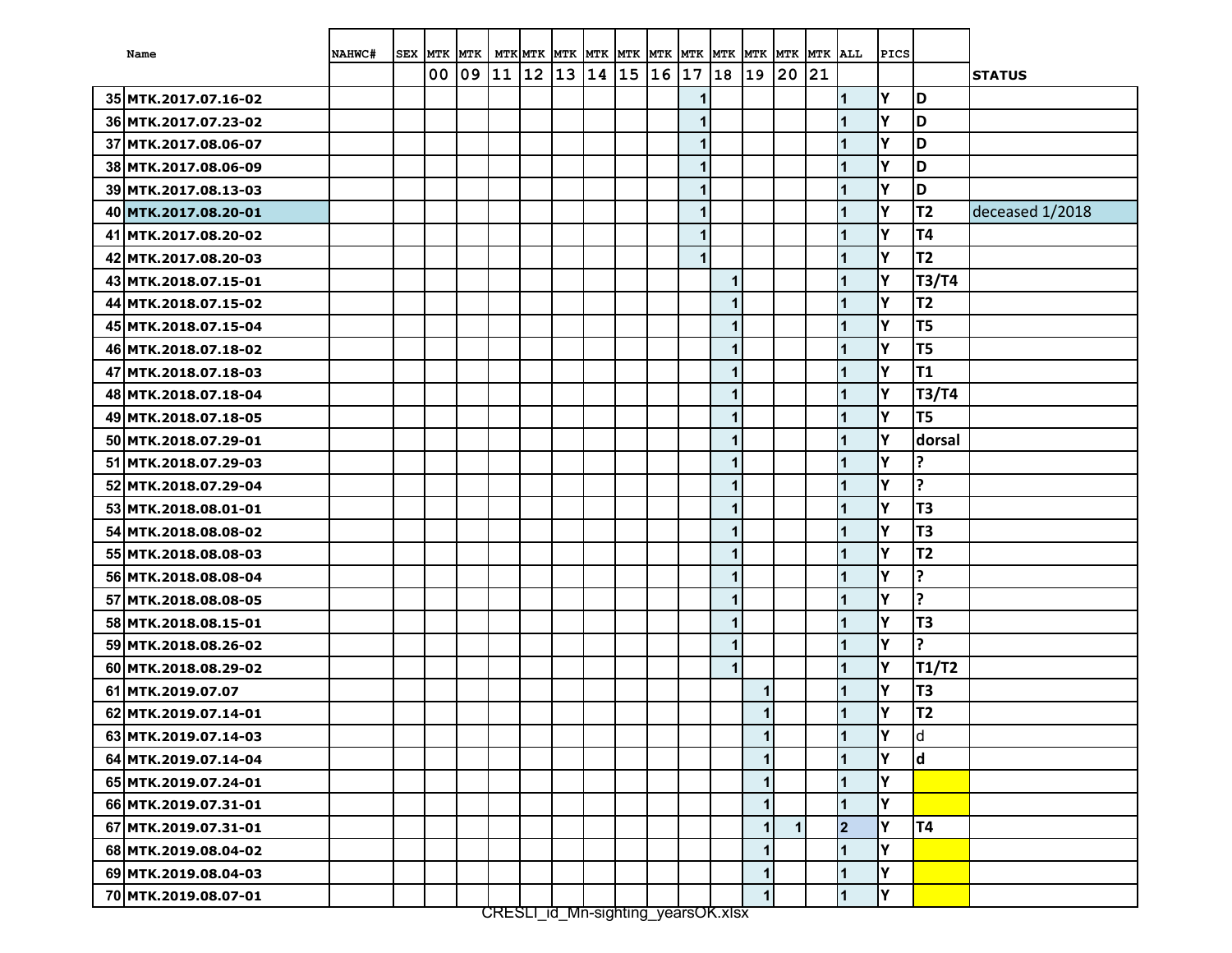| Name                  | NAHWC# | <b>SEX</b> | <b>MTK</b> | <b>MTK</b> |    |       | MTK MTK MTK MTK MTK MTK MTK |       |    |                  | <b>MTK</b> | <b>MTK</b>   | <b>MTK</b>   | <b>MTK</b> | <b>ALL</b> | PICS |                |               |
|-----------------------|--------|------------|------------|------------|----|-------|-----------------------------|-------|----|------------------|------------|--------------|--------------|------------|------------|------|----------------|---------------|
|                       |        |            | 00         | 09         | 11 | $ 12$ | 13 14                       | $ 15$ | 16 | $\vert 17 \vert$ | 18         | 19           | 20           | 21         |            |      |                | <b>STATUS</b> |
| 71 MTK.2019.08.07-02  |        |            |            |            |    |       |                             |       |    |                  |            | 1            |              |            | 1          | Υ    |                |               |
| 72 MTK.2019.08.16-01  |        |            |            |            |    |       |                             |       |    |                  |            | $\mathbf{1}$ |              |            | 1          | lΥ   | dorsal         |               |
| 73 MTK.2019.08.18-03  |        |            |            |            |    |       |                             |       |    |                  |            | $\mathbf{1}$ |              |            |            | Y    |                |               |
| 74 MTK.2019.08.21-01  |        |            |            |            |    |       |                             |       |    |                  |            | $\mathbf{1}$ |              |            | 1          | Υ    |                |               |
| 75 MTK.2019.08.21-03  |        |            |            |            |    |       |                             |       |    |                  |            | 1            |              |            |            | Y    |                |               |
| 76 MTK.2019.08.21-04  |        |            |            |            |    |       |                             |       |    |                  |            | $\mathbf{1}$ |              |            | 1          | Y    |                |               |
| 77 MTK.2019.08.23-01  |        |            |            |            |    |       |                             |       |    |                  |            | $\mathbf{1}$ |              |            | 1          | Y    |                |               |
| 78 MTK.2020.07.18-02  |        |            |            |            |    |       |                             |       |    |                  |            |              | $\mathbf 1$  |            | 1          | Y    | T3             |               |
| 79 MTK.2020.07.25-01  |        |            |            |            |    |       |                             |       |    |                  |            |              | $\mathbf{1}$ |            | 1          | lΥ   | T <sub>3</sub> |               |
| 80 MTK.2020.07.25-02  |        |            |            |            |    |       |                             |       |    |                  |            |              | $\mathbf 1$  |            | 1          | Y    | dorsal only    |               |
| 81 MTK.2020.07.25-03  |        |            |            |            |    |       |                             |       |    |                  |            |              | $\mathbf 1$  |            | 1          | lγ   | <b>T1</b>      |               |
| 82 MTK.2020.08.01-01  |        |            |            |            |    |       |                             |       |    |                  |            |              | $\mathbf 1$  |            | 1          | lΥ   | dorsal only    |               |
| 83 MTK.2020.08.01-02  |        |            |            |            |    |       |                             |       |    |                  |            |              | $\mathbf{1}$ |            | 1          | Y    | T <sub>2</sub> |               |
| 84 MTK.2020.08.08-01  |        |            |            |            |    |       |                             |       |    |                  |            |              | $\mathbf{1}$ |            | 1          | Y    | T3             |               |
| 85 MTK.2020.08.12-02  |        |            |            |            |    |       |                             |       |    |                  |            |              | $\mathbf 1$  |            | 1          | lΥ   | T <sub>3</sub> |               |
| 86 MTK.2020.08.22-01  |        |            |            |            |    |       |                             |       |    |                  |            |              | $\mathbf{1}$ |            | 1          | Y    | dorsal only    |               |
| 87 MTK.2020.08.22-02  |        |            |            |            |    |       |                             |       |    |                  |            |              | $\mathbf{1}$ |            | 1          | lΥ   | T2/T3          |               |
| 88 MTK.2020.09.05-01  |        |            |            |            |    |       |                             |       |    |                  |            |              | $\mathbf{1}$ |            | 1          | Y    | <b>T2</b>      |               |
| 89 MTK.2020.09.05-03  |        |            |            |            |    |       |                             |       |    |                  |            |              | $\mathbf 1$  |            | 1          | Y    | T1?            |               |
| 90 MTK.2020.09.06-01  |        |            |            |            |    |       |                             |       |    |                  |            |              | $\mathbf{1}$ |            | 1          | Y    | dorsal only    |               |
| 91 MTK.2021.07.07-01  |        |            |            |            |    |       |                             |       |    |                  |            |              |              | 111        |            | Y    | T2?            |               |
| 92 MTK.2021.07.10-02  |        |            |            |            |    |       |                             |       |    |                  |            |              |              | 111        |            | Υ    | <b>T2</b>      |               |
| 93 MTK.2021.07.11-01  |        |            |            |            |    |       |                             |       |    |                  |            |              |              | 111        |            | Y    | <b>T4</b>      |               |
| 94 MTK.2021.07.11-02  |        |            |            |            |    |       |                             |       |    |                  |            |              |              | 111        |            | Y    | T <sub>5</sub> |               |
| 95 MTK.2021.07.21-01  |        |            |            |            |    |       |                             |       |    |                  |            |              |              | 111        |            | lγ   | T <sub>2</sub> |               |
| 96 MTK.2021.07.21-02  |        |            |            |            |    |       |                             |       |    |                  |            |              |              | 111        |            | lΥ   | <b>T4</b>      |               |
| 97 MTK.2021.07.28-01  |        |            |            |            |    |       |                             |       |    |                  |            |              |              | 111        |            | Y    | T1/T2          |               |
| 98 MTK.2021.07.28-02  |        |            |            |            |    |       |                             |       |    |                  |            |              |              | 111        |            | Y    | dorsal         | dorsal only   |
| 99 MTK.2021.07.28-04  |        |            |            |            |    |       |                             |       |    |                  |            |              |              | 1 1        |            | İΥ   | <b>T2</b>      |               |
| 100 MTK.2021.07.31-01 |        |            |            |            |    |       |                             |       |    |                  |            |              |              | 1 1        |            | Y    | T1             |               |
| 101 MTK.2021.07.31-02 |        |            |            |            |    |       |                             |       |    |                  |            |              |              | 1 1        |            | Y    | dorsal         | dorsal only   |
| 102 MTK.2021.08.08-01 |        |            |            |            |    |       |                             |       |    |                  |            |              |              | 11         |            | Y    | T3?            |               |
| 103 MTK.2021.08.08-02 |        |            |            |            |    |       |                             |       |    |                  |            |              |              | 111        |            | Y    | T <sub>3</sub> |               |
| 104 MTK.2021.08.15-01 |        |            |            |            |    |       |                             |       |    |                  |            |              |              | 111        |            | Y    | T4             |               |
| 105 MTK.2021.08.15-02 |        |            |            |            |    |       |                             |       |    |                  |            |              |              | 1 1        |            | Y    | T <sub>2</sub> |               |
| 106 MTK.2021.08.15-03 |        |            |            |            |    |       |                             |       |    |                  |            |              |              | 11         |            | Y    | T <sub>3</sub> |               |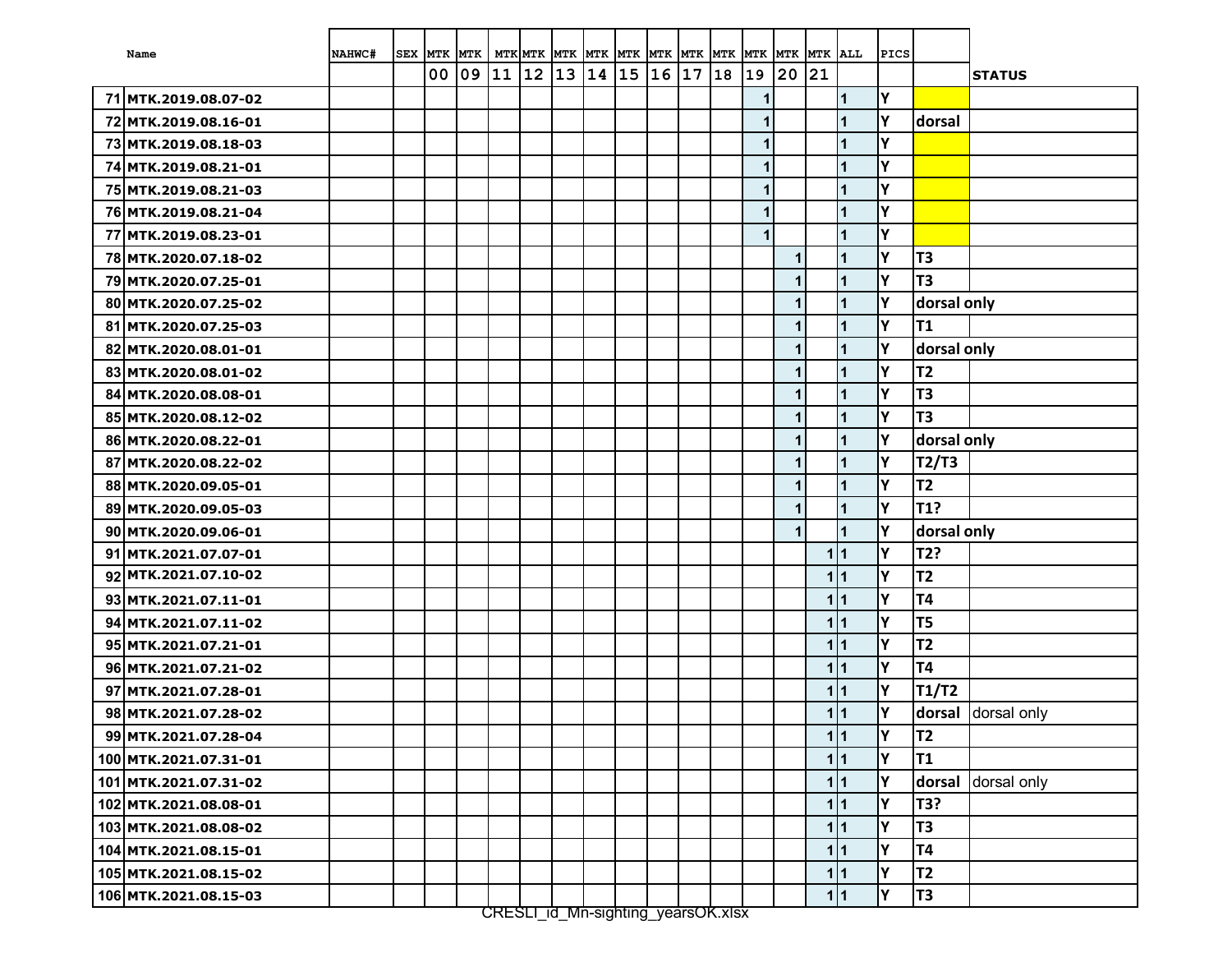| Name                            | NAHWC# | <b>SEX</b>   | MTK MTK |    |    | MTK MTK MTK  |              | MTK MTK |              | MTK MTK |            | <b>MTK</b>   |              | MTK MTK MTK ALL |     |                         | <b>PICS</b> |                |                               |
|---------------------------------|--------|--------------|---------|----|----|--------------|--------------|---------|--------------|---------|------------|--------------|--------------|-----------------|-----|-------------------------|-------------|----------------|-------------------------------|
|                                 |        |              | 00      | 09 | 11 | $ 12\rangle$ | $ 13\rangle$ | 14      | 15           | 16      | $\vert 17$ | 18           | 19           | 20              | 21  |                         |             |                | <b>STATUS</b>                 |
| 107 MTK.2021.08.15-04           |        |              |         |    |    |              |              |         |              |         |            |              |              |                 | 1 1 |                         | Y           | T2/T3          | <b>PROP SCARS, LEFT FLUKE</b> |
| 108 Multiply                    |        |              |         |    |    |              |              |         |              |         |            | 1            |              |                 |     |                         | Y           | <b>T2</b>      |                               |
| 109 NA-10361                    | 10361  |              |         |    |    |              |              |         |              |         | 1          |              |              |                 |     |                         | Υ           | T <sub>2</sub> |                               |
| 110 Nile                        | 0668   | $\mathbf{F}$ |         |    |    |              |              |         |              |         |            | 1            |              |                 |     |                         | Υ           | <b>T4</b>      |                               |
| 111 Nuages                      | 0865   | $\mathbf{F}$ |         |    |    |              | $\mathbf{1}$ |         |              |         |            |              |              |                 |     |                         | Y           | T <sub>5</sub> |                               |
| 112 NYC0005                     |        |              |         |    |    |              |              |         |              |         |            | 1            |              |                 |     | 1 2                     | Υ           | T1             |                               |
| 113 NYC0007                     |        |              |         |    |    |              |              |         |              |         |            | 1            |              |                 |     | $\overline{1}$          | Υ           | ?              |                               |
| 114 NYC0008                     |        |              |         |    |    |              |              |         |              |         | 1          |              |              |                 |     | $\overline{1}$          | Y           | T <sub>2</sub> |                               |
| 115 NYC0011 (Smog '11 calf)     | 9584   |              |         |    |    |              | $\mathbf{1}$ |         |              |         | 1          |              |              |                 |     | $\overline{2}$          | Y           | T <sub>3</sub> |                               |
| 116 NYC0012                     |        |              |         |    |    |              |              | 1       |              |         |            |              |              |                 |     | 1                       | Υ           | <b>T4</b>      |                               |
| 117 NYC0014                     |        |              |         |    |    |              |              |         |              |         |            | $\mathbf{1}$ | $\mathbf 1$  |                 |     | $\overline{2}$          | Y           | <b>T4</b>      |                               |
| 118 NYC0022                     |        |              |         |    |    |              |              |         | $\mathbf{1}$ |         |            |              |              |                 |     |                         | Υ           | <b>T4</b>      |                               |
| 119 NYC0029                     |        |              |         |    |    |              |              |         |              |         | 1          |              |              |                 |     | 1                       | Y           | T <sub>3</sub> |                               |
| 120 NYC0031                     | 9481   |              |         |    |    |              | $\mathbf{1}$ |         |              | 1       |            |              |              |                 |     | $\overline{\mathbf{2}}$ | Y           | T <sub>3</sub> |                               |
| 121 NYC0040                     |        |              |         |    |    |              |              |         |              | 1       |            |              |              |                 |     | 1                       | Υ           | ?              |                               |
| 122 NYC0042                     |        |              |         |    |    |              |              |         |              | 1       |            |              |              |                 |     | $\overline{1}$          | Υ           | T <sub>2</sub> |                               |
| 123 NYC0043                     |        |              |         |    |    |              |              |         |              |         | 1          |              |              |                 |     | 1                       | Y           | dorsal         |                               |
| 124 NYC0056                     |        |              |         |    |    |              |              |         |              |         | 1          |              |              |                 |     | 1                       | Y           | T <sub>3</sub> | deceased                      |
| 125 NYC0058                     |        |              |         |    |    |              |              |         |              |         | 1          |              |              |                 |     |                         | Y           | T2/T3          |                               |
| 126 NYC0070                     |        |              |         |    |    |              |              |         |              |         | 1          |              |              |                 |     |                         | Υ           | t5             |                               |
| 127 NYC0082                     |        |              |         |    |    |              |              |         |              |         |            | 1            |              |                 |     |                         | Y           | T <sub>2</sub> |                               |
| 128 NYC0083                     |        |              |         |    |    |              |              |         |              |         |            | 1            |              |                 |     | 1                       | Y           | <b>T4</b>      |                               |
| 129 NYC0084                     |        |              |         |    |    |              |              |         |              |         |            |              | $\mathbf{1}$ | $\mathbf{1}$    |     | 1 3                     | Υ           | <b>T4</b>      |                               |
| 130 NYC0101                     |        |              |         |    |    |              |              |         |              |         |            | $\mathbf{1}$ |              |                 |     | $\overline{1}$          | Υ           | T <sub>1</sub> |                               |
| 131 NYC0116                     |        |              |         |    |    |              |              |         |              |         |            |              | $\mathbf{1}$ |                 |     | $\overline{1}$          | Y           | <b>T1</b>      | deceased                      |
| 132 NYC0117                     |        |              |         |    |    |              |              |         |              |         |            |              | 1            |                 |     | $\overline{1}$          | Υ           | T <sub>3</sub> |                               |
| 133 NYC0122 (MTK.2019.07.14-02) |        |              |         |    |    |              |              |         |              |         |            |              | 1            |                 |     | 1                       | Υ           | <b>T4</b>      |                               |
| 134 NYC0125                     |        |              |         |    |    |              |              |         |              |         |            |              | 1            |                 |     | 1                       | Y           | T2             |                               |
| 135 NYC0131 (Nile '16 calf)     |        | $\mathbf M$  |         |    |    |              |              |         |              |         |            | 1            |              | 1               |     | 1 3                     | I۲          | <b>T2</b>      |                               |
| 136 NYC0133                     |        |              |         |    |    |              |              |         |              |         |            |              | 1            |                 |     |                         | Y           | T <sub>3</sub> |                               |
| 137 NYC0151                     |        |              |         |    |    |              |              |         |              |         |            |              |              |                 |     | 1 1                     | Y           | <b>T4</b>      |                               |
| 138 NYC0154 (Liner '16 calf)    |        |              |         |    |    |              |              |         |              |         |            |              |              | $\mathbf{1}$    |     | 1 2                     | Y           | T <sub>2</sub> |                               |
| 139 NYC0175                     |        |              |         |    |    |              |              |         |              |         |            |              |              | $\mathbf{1}$    |     | 1 2                     | Υ           | T <sub>2</sub> |                               |
| 140 NYC0182                     |        |              |         |    |    |              |              |         |              |         |            |              |              | $\mathbf{1}$    |     | $\blacktriangleleft$    | Y           | T <sub>2</sub> |                               |
| 141 NYC0209                     |        |              |         |    |    |              |              |         |              |         |            |              |              | $\mathbf{1}$    |     | 1 2                     | Υ           | T <sub>2</sub> |                               |
| 142 NYC0222                     |        |              |         |    |    |              |              |         |              |         |            |              |              |                 |     | 1 1                     | Y           | T2/T3          |                               |